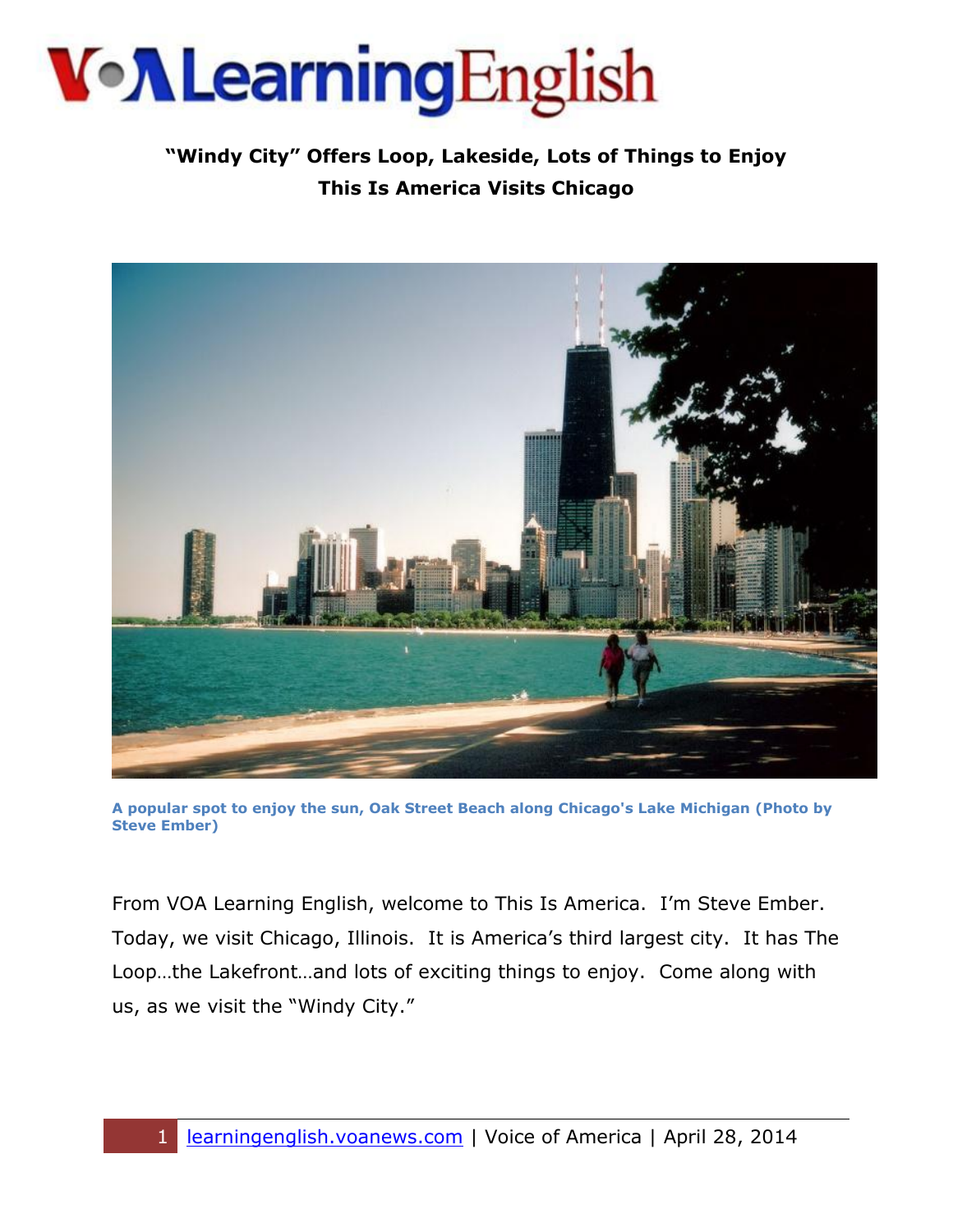Chicago has many nicknames besides "The Windy City." A number of them came from the lines of American poet Carl Sandburg, including "Hog Butcher for the World," "Player with Railroads," and "City of the Big Shoulders."

But many simply – and proudly - call it: *My kind of Town, Chicago is My kind of town, Chicago is My kind of people, too People who smile at you*

We're aboard/on a Chicago Transit Authority elevated train, heading for Chicago's downtown center known as "The Loop."

[Train Announcement]

"This is Adams and Wabash. Transfer to Orange and Green Line trains at Adams and Wabash. This is a Brown Line train to Kimble."

The system, also known simply by the letter "L," carries trains from Chicago's northern, western, and southern areas, and then makes a complete circle – or loop – of the downtown district, on a large overhead structure, with many station stops, running high above the city streets. "This is Madison and Wabash."

There are also two subway lines running under the Loop, which serve additional routes of the city's extensive rapid transit rail network.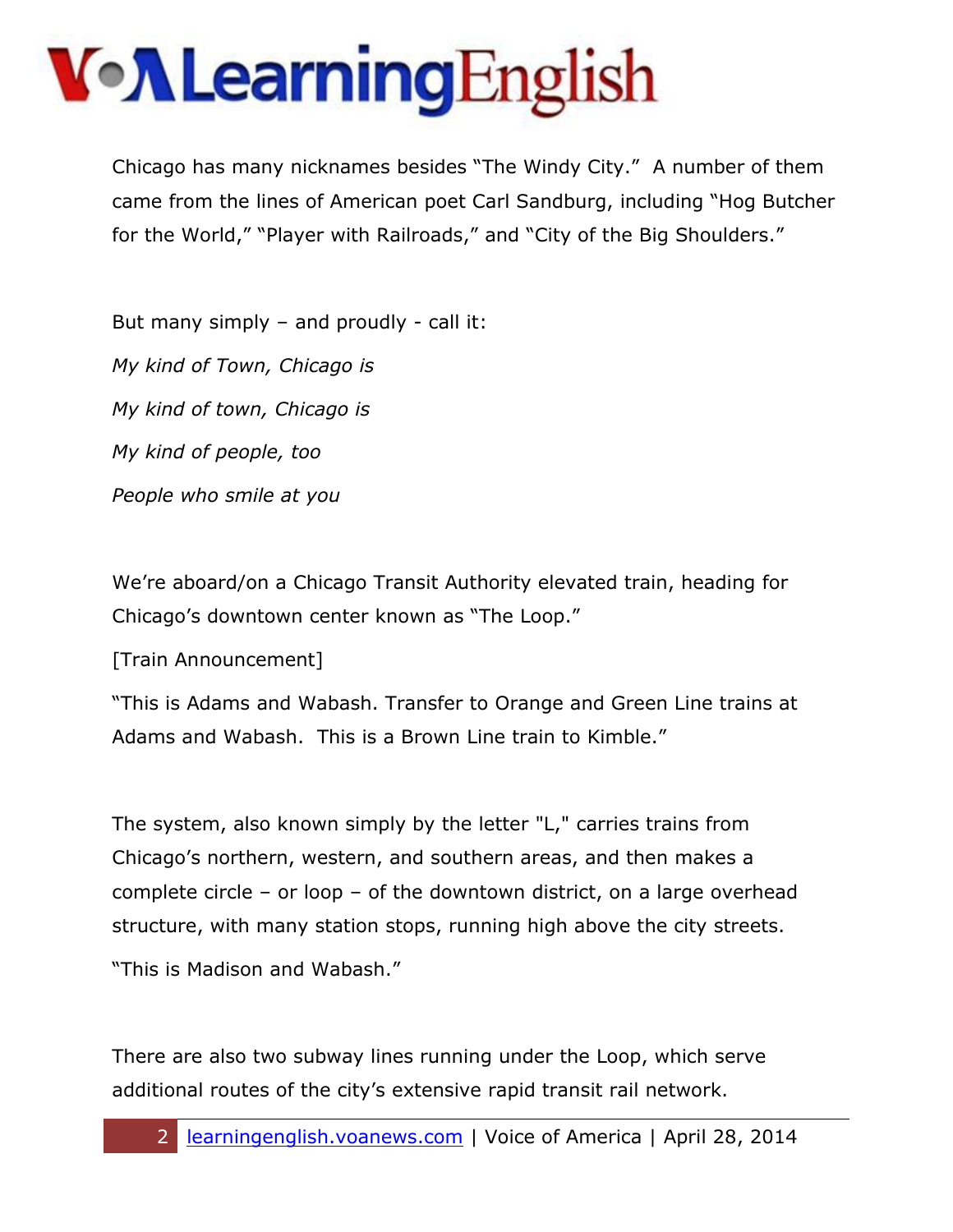# VollearningEnglish

The "L's" elevated railway loop is bordered by Wabash Avenue on the east, Lake Street and the Chicago River on the north, Wells Street on the west, and Adams Street on the south.

Each station along the "L" provides easy connections to shopping, hotels, restaurants and food stands, entertainment, music and cultural centers, and city and state government offices. The Loop is also the location of the city's financial district, centered around La Salle Street. The financial district is home to the Chicago Board of Trade, the Chicago Stock Exchange and many banks.

In the Loop, you'll also find the Willis Tower. It's the tallest building in Chicago, with its Skydeck observation level providing visitors with exciting views of the city.

#### **'Chicago Picasso' - A Nice Gift, But What Does It Represent?**

The Chicago Picasso sculpture is a popular destination in the Loop's Daley Plaza. It was a gift from the Spanish artist Pablo Picasso to the people of Chicago. It's an eye-catcher and children love to climb on it, but no one seems to know what the sculpture represents.

Chicago newspaper columnist Mike Royko, covered the unveiling of the sculpture in 1967. He wrote: "Interesting design, I'm sure. But the fact is, it has a long stupid face and looks like some giant insect that is about to eat a smaller, weaker insect."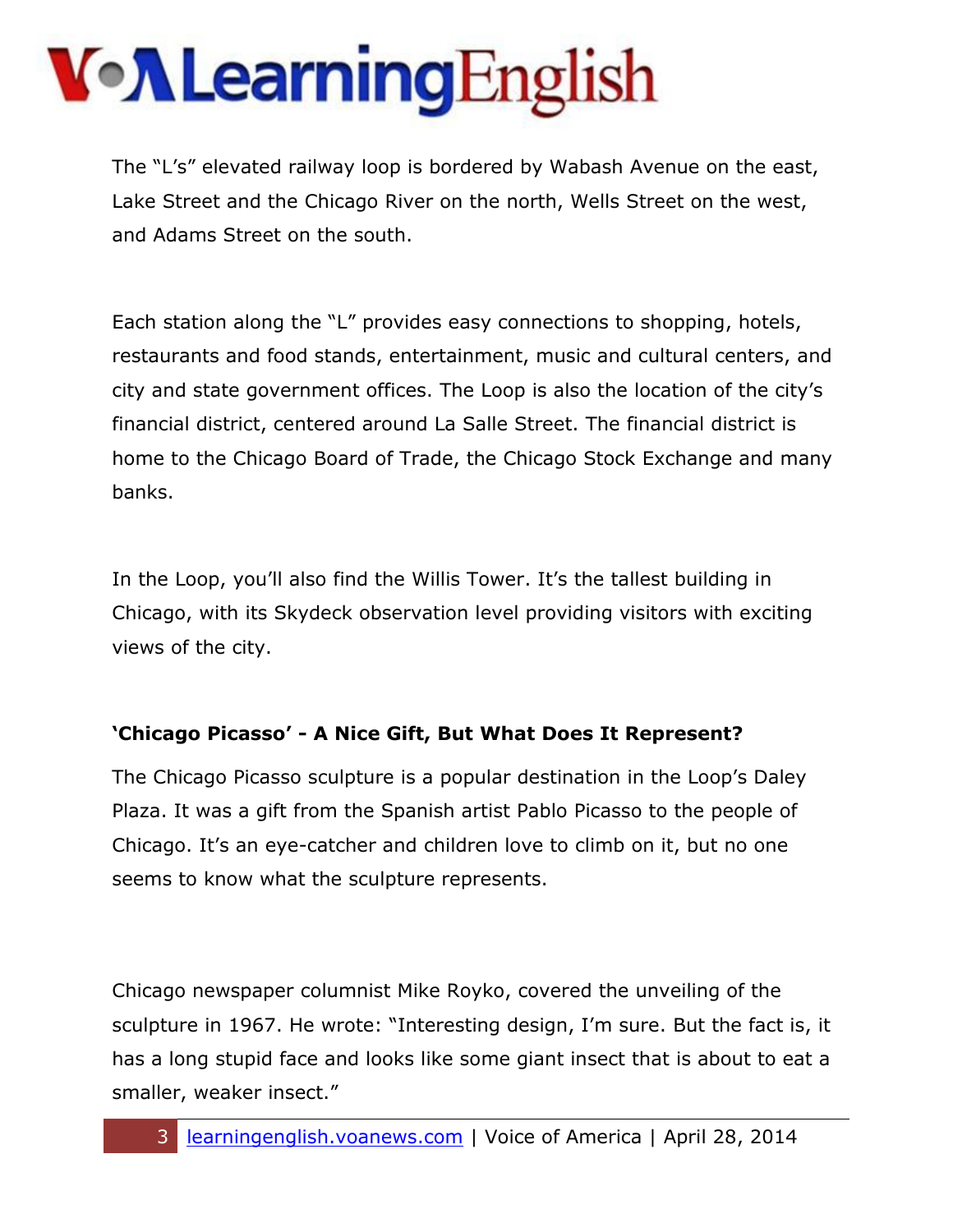Well, as we say, beauty is in the eye of the beholder.

The Loop district actually extends east to the wide boulevard of Michigan Avenue, with its large stretches of green parkland along the shore of Lake Michigan. It also extends southward, by several blocks, to Roosevelt Road, and westward to the Chicago River.

#### **Chicago Means High Spirits and Civic Pride**

The people of Chicago are known for high spirits and a sense of fun and civic pride.

[Chicago's St. Patrick's Day Parade]

For example, the Chicago River is usually colored bright green to celebrate Saint Patrick's Day. On that day, people say, "Everyone in the city is Irish."

[Mayor Daly wishing Happy St Patrick's Day]

Another fun event – if not for everyone! - happens during Chicago's often bitterly cold winters. It's the Polar Plunge "swim" in Lake Michigan. This year, Mayor Rahm Emanuel and 3,000 other people jumped into the icy waters on a day when the air temperature was minus 12 degrees Celsius. The event helped pay for Special Olympics Chicago, a program for individuals with intellectual disabilities.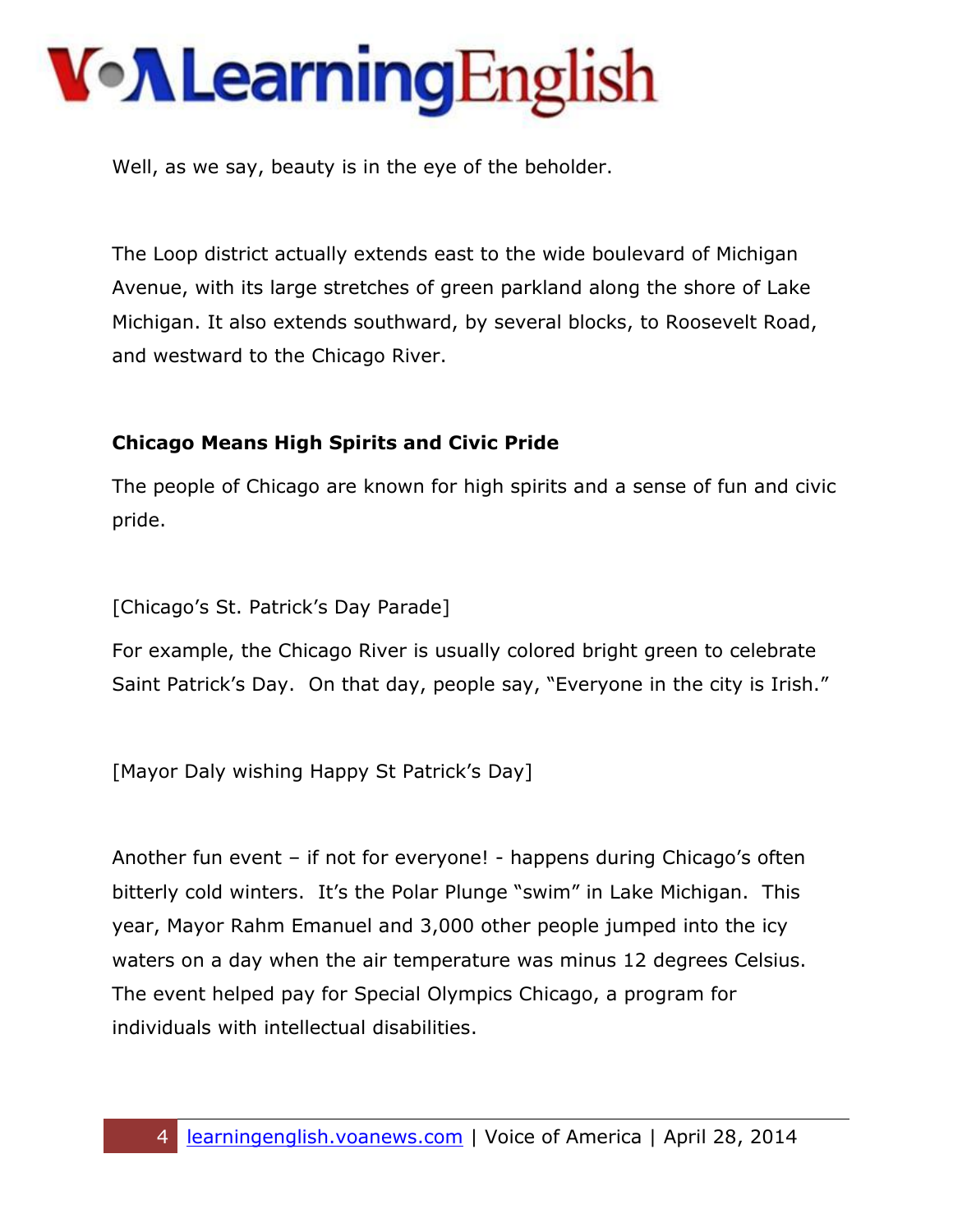#### **Lakefront Offers Relaxation**

Of course, thousands of people enjoy Lake Michigan during warmer weather. Chicago has that, too! The city stretches along the southwestern side of the lake. The area is inviting to people who enjoy sailing, swimming and other water sports.

People exercise along lakefront bicycle paths. Or they may stretch out on blankets along the wide Oak Street Beach in the Gold Coast neighborhood on Chicago's Near North Side.

#### **The View from 'Big John'**

There are famous Chicago landmarks nearby, like the stately Drake Hotel. Towering above the beach is another one of Chicago's modern tall buildings, the John Hancock Center, which *also* has an observation floor. While not as tall as the Willis Tower, "Big John," as Chicagoans like to call the Hancock building, offers dramatic views of the shoreline of Lake Michigan, as well as the downtown panorama of Chicago's many tall buildings that make up its distinctive skyline. The view is especially breathtaking at night!

Lake Michigan is far more than a place to spend one's free time…or look out over from Big John's observation deck. Chicago is a major industrial and commercial port. It became a major port when the Saint Lawrence Seaway opened in 1959. The seaway links the Great Lakes to the Atlantic Ocean, connecting many ports in both the U.S. and Canada.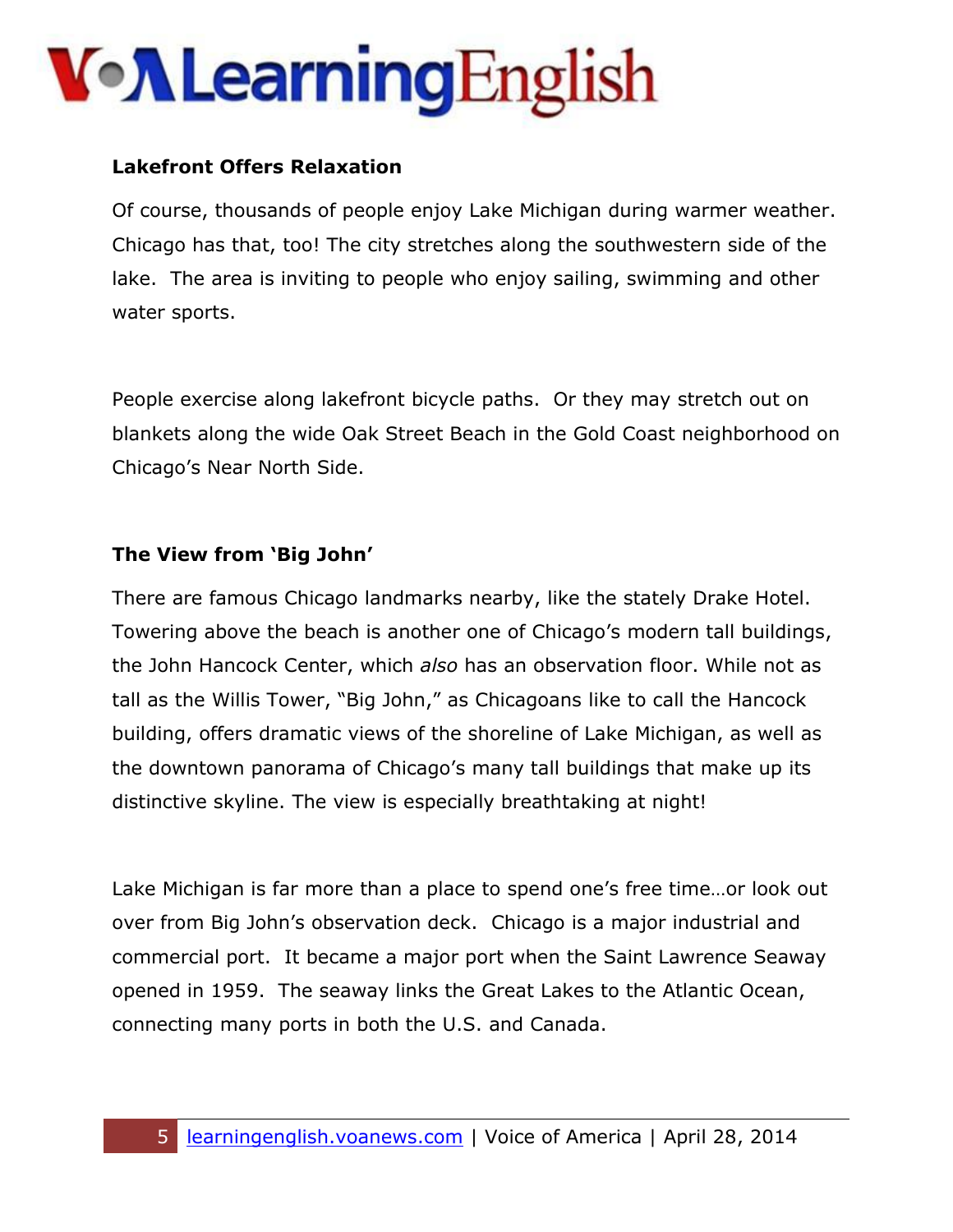In addition to its natural beauty, Lake Michigan can bring not only heavy snows and sub-freezing temperatures in winter, but a brutal wind as well.

#### **When the Wind Blows and the Snow Flies…**

Over the years, Chicago has built the Pedway, an extensive network of underground pedestrian tunnels in the Loop that provide a more comfortable way to move about when the weather is unfriendly. A portion of the Pedway also connects the Loop with the Lakefront commuter rail stations to the east. The Pedway connects many of the downtown stores, office buildings, hotels, and apartment buildings, and even provides shops and services. So, in many cases, Chicagoans can reach their destinations without too much discomfort from the city's difficult winters.

But back to Michigan Avenue, which is perhaps the best known street in Chicago. Of course, musically some might argue with that statement…

*On State Street, that great street*

*I just want to say,*

*They do things they don't do on Broadway*

More from that song later, but, as we were saying, Michigan Avenue…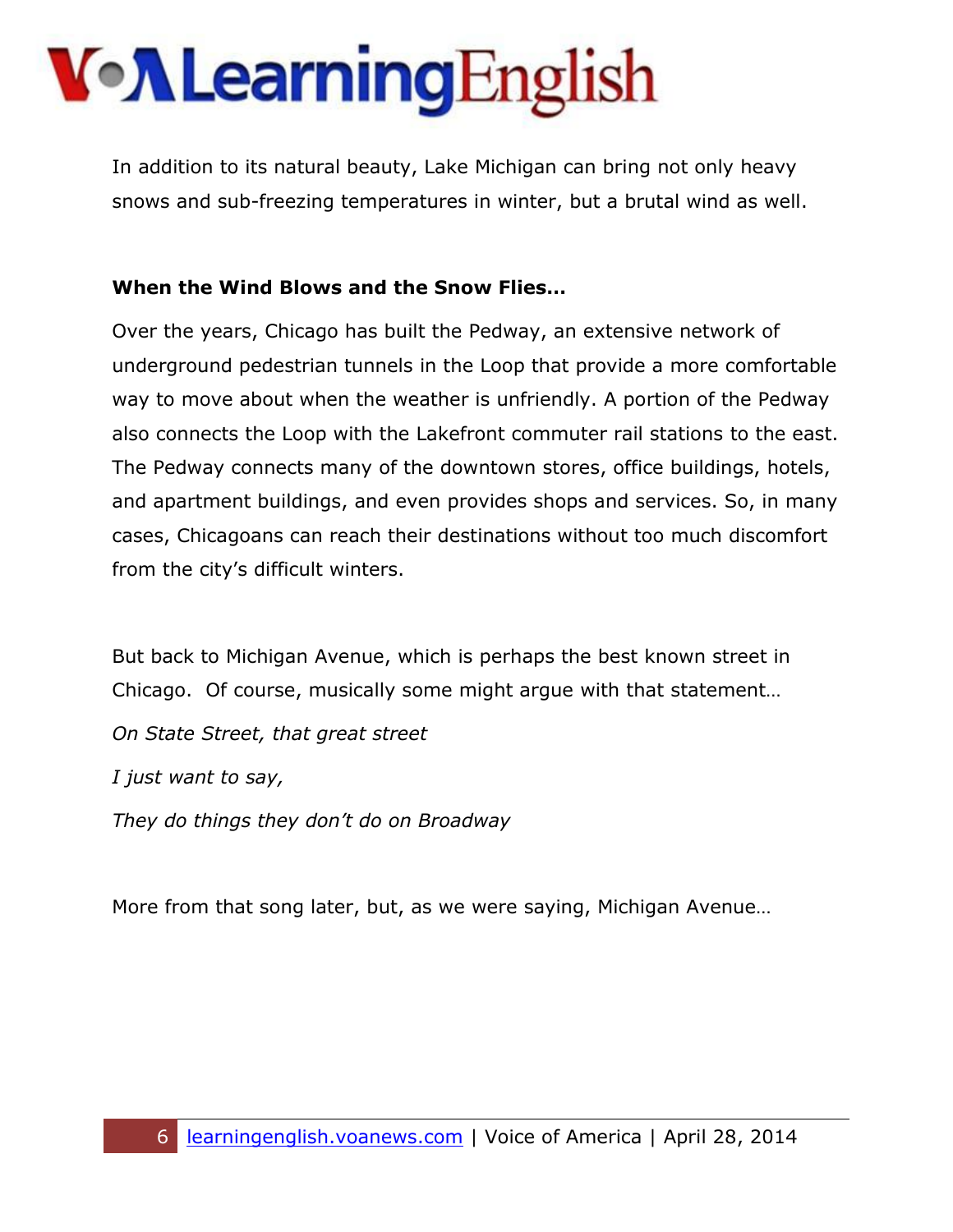# VollearningEnglish

#### **It Survived the Great Fire of 1871**

The Chicago Water Tower on North Michigan Avenue is in the center of what Chicagoans call the Magnificent Mile. Popular stores and large office buildings line the street. The old water tower and nearby pumping station were among the few structures to survive the Great Chicago Fire of 1871.

Heading downtown on Michigan Avenue, we'll stop and look up at the Tribune Tower and the Wrigley Building, watch the boats on the Chicago River, cross over the river on the Michigan Avenue Bridge, and spend some time relaxing in Millennium Park. The huge park covers 10 hectares, between Michigan and Columbus Drive to the east, and between East Randolph Street on the north and East Monroe on the south. The park took almost nine years to finish and cost hundreds of millions of dollars.

Millennium Park has one of the largest outdoor sculptures in the world. British artist Anish Kapoor created this 10-ton work of public art. And the Catalan Spanish artist Jaume Plensa designed the Crown Fountain in the park. It may be one of the world's most unusual fountains. The artist set a pool of water between two tall glass towers. Video images appear on the towers. The images are a series of pictures of objects in nature and people's faces. The water appears to fall from their mouths. The faces represent the many different groups of people who live in Chicago.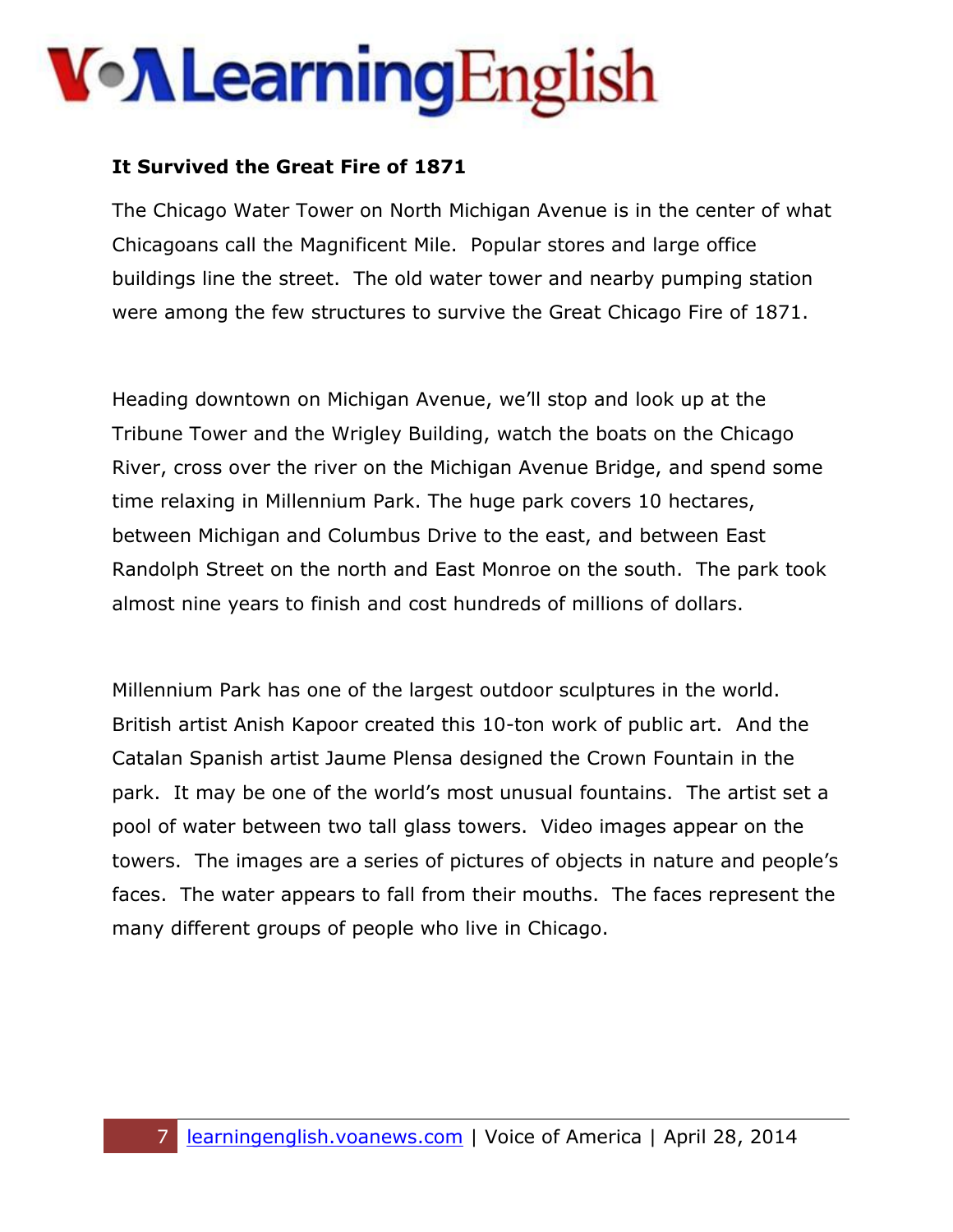About 45 percent of the population is white. The city also has many African Americans and people of Hispanic ancestry, and a small percentage of Asians. Over the years many immigrants have settled in Chicago. Many people have ethnic roots in Poland, Russia, and other Slavic countries, Germany, Ireland or Italy. But more recent immigrants have come from all over the world.

Millennium Park was a dream of former Chicago mayor Richard M. Daley. He was elected to the office six times and served just before current mayor Rahm Emanuel took office. Mr. Daley and other city leaders believed a big park would bring more people, more homes and more businesses to the area. Mr. Daley's father, Richard J. Daley, also served as Chicago's mayor for many years.

Chicago is often called "the city that works." And the Daleys were known for getting things done. At its best, the city's political machine has made things work smoothly, without major problems. But at its worst, the buildup of power in one group led to cases of corruption over the years.

#### **Chicago Offers Culture, Music, Art**

The Chicago Cultural Center, stands on East Randolph Street at Michigan Avenue. The building that now houses the center was completed in 1897.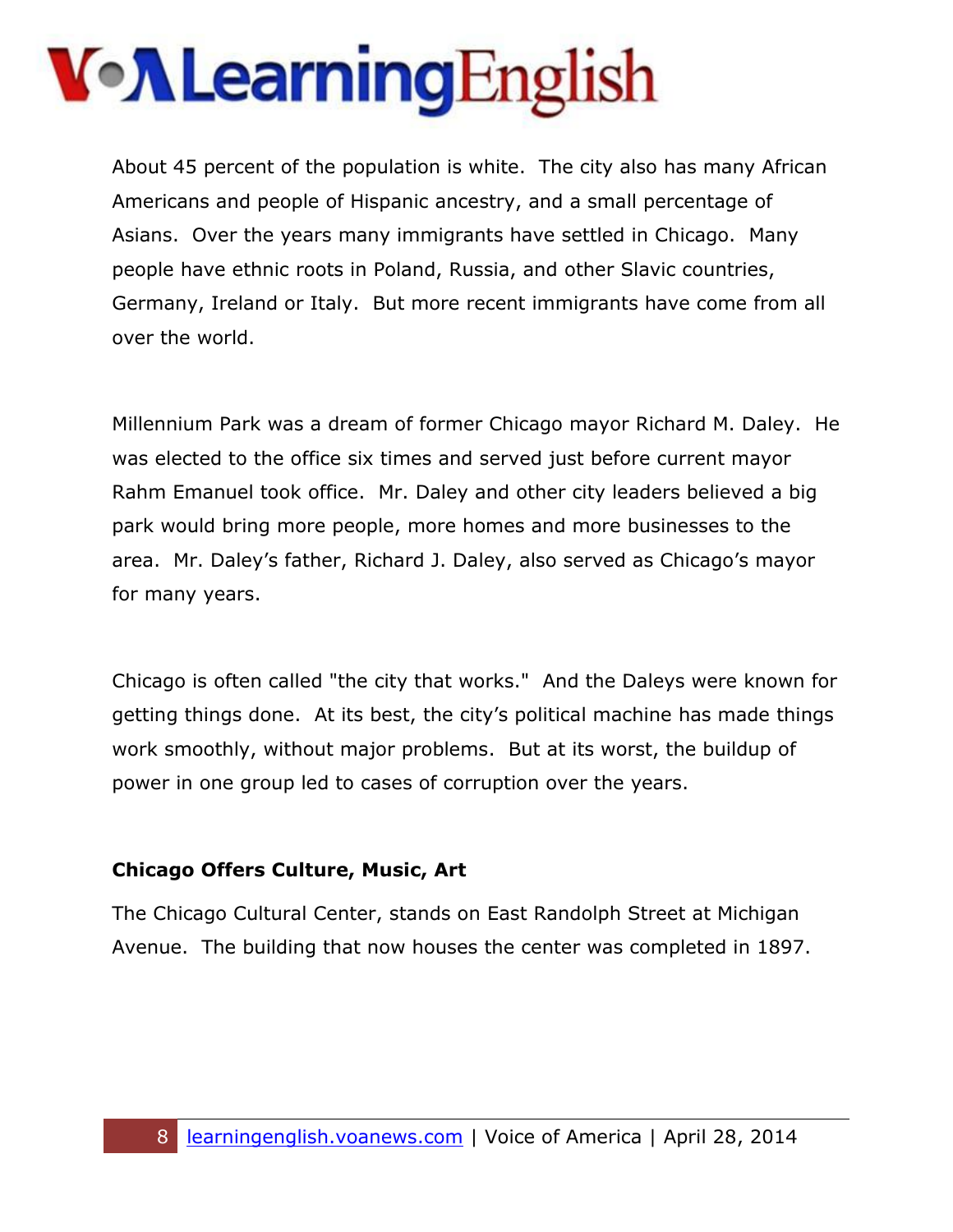Many people probably could spend all day there, and not get tired of it. People say the restored building looks like a home for kings and queens. Some call it "the People's Palace." There are white walls made of marble from Carrara, Italy. And there are two domes. The bigger dome is one of the largest Tiffany designs in the world. It rises almost 12 meters above the floor. Artists and musicians present free talks and perform at the cultural center.

Chicago is famous for its music, from rock, blues and jazz, to classical. The Chicago Symphony is considered one of the world's finest. Lurlean Hunter bridge

And if you like jazz and blues, be sure to visit Rush Street. Lurlean Hunter sings: *If you could see me now, you'd know how blue I've been*

Many great musicians of the past played in clubs there, and the tradition continues today.

*Perhaps then you'd realize, I'm still in love with you*

There is even a famous musical named "Chicago." The actor, dancer and film director Bob Fosse was born in Chicago. He created dance routines for the musical, written by John Kander and Fred Ebb. The show opened on New York's Broadway in 1975.

It had to do with Chicago's colorful lawless era of the 1920s.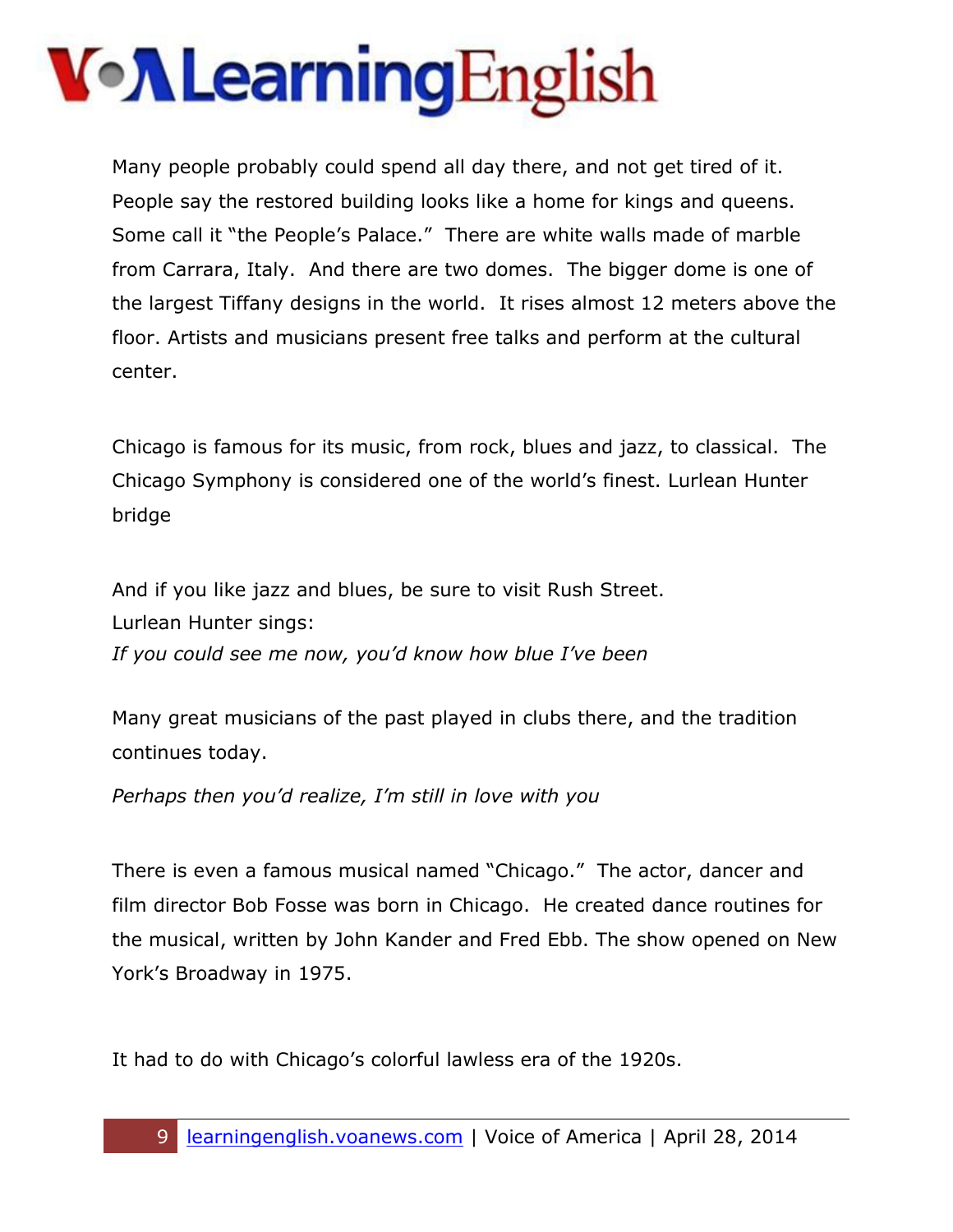It starred Broadway greats Gwen Verdon, Jerry Ohrbach…and Chita Rivera.

*Come on Babe, why don't we paint the town And all that jazz I'm gonna rouge my knees and pull my stockings down And all that jazz Start the car, I know a whoopee spot Where the gin is cold but the piano's hot It's just a noisy hall where there's a nightly brawl And all that jazz*

Well, now, as you can probably imagine, a city with so much to offer as Chicago, cannot really be sampled in just one program. So we will definitely come back another time…and show you more!

#### **The L as Movie Star**

We started our visit today by riding the L into Chicago's Loop. The L is so much a part of Chicago that it's not surprising to see it in many movies set in the "Windy City."

Film director Andrew Davis grew up in Chicago. He used the L in films including "The Package," "Code of Silence," "Above the Law," and, of course, "The Fugitive."

[Andrew Davis talks about filming "The Fugitive"]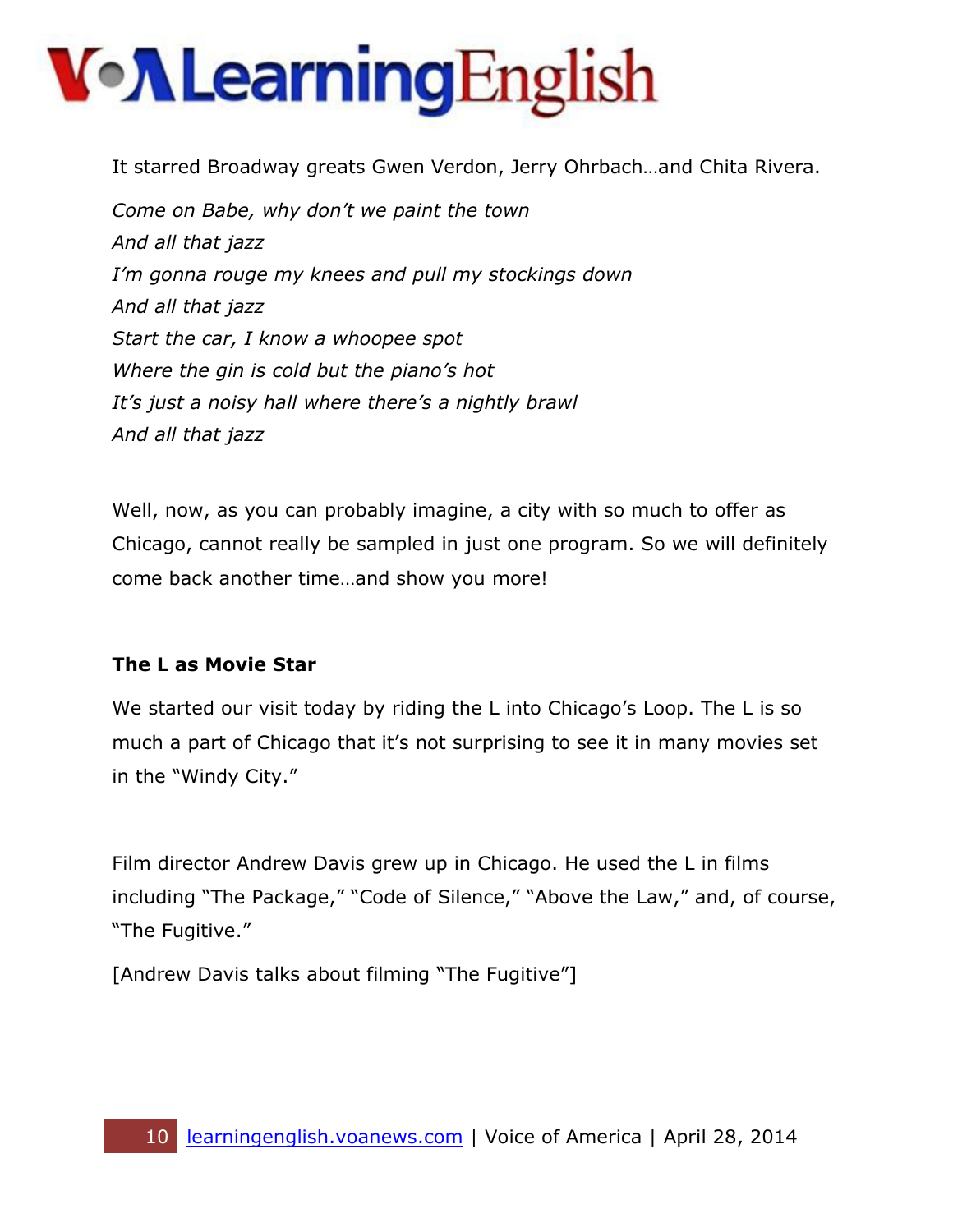"This is done on a moving train at night, back and forth, in a loop around The Loop. I've had a lot of experience shooting on the L's in Chicago. Almost all of my films I've done there have the L as part of the fabric, and they were very cooperative with us."

[From "The Fugitive" (Movie, 1993)]

L Motorman: Next stop, Balbo Station, Balbo

Andreas Katsoulas (the one-armed man): "This is my stop."

Harrison Ford (Richard Kimble): "This is my stop, too."

Transit Policeman: "Kimble!" [Gunshots]

[L Train goes into emergency stop as Kimble pulls emergency handle]

Harrison Ford (Kimble): "You missed your stop!"

Andrew Davis: "I love you, Chicago!"

So do we! This program was written by Jerilyn Watson, who grew up in Chicago, and by yours truly Steve Ember, who likes to visit, ride the L, look at the exciting mix of architecture, and take pictures in the "Windy City" whenever he can. Join us again next week for another This is America from VOA Learning English.

Frank Sinatra sings "Chicago" *Chicago, Chicago, that toddlin' town Chicago, Chicago, I'll show you around I love it*